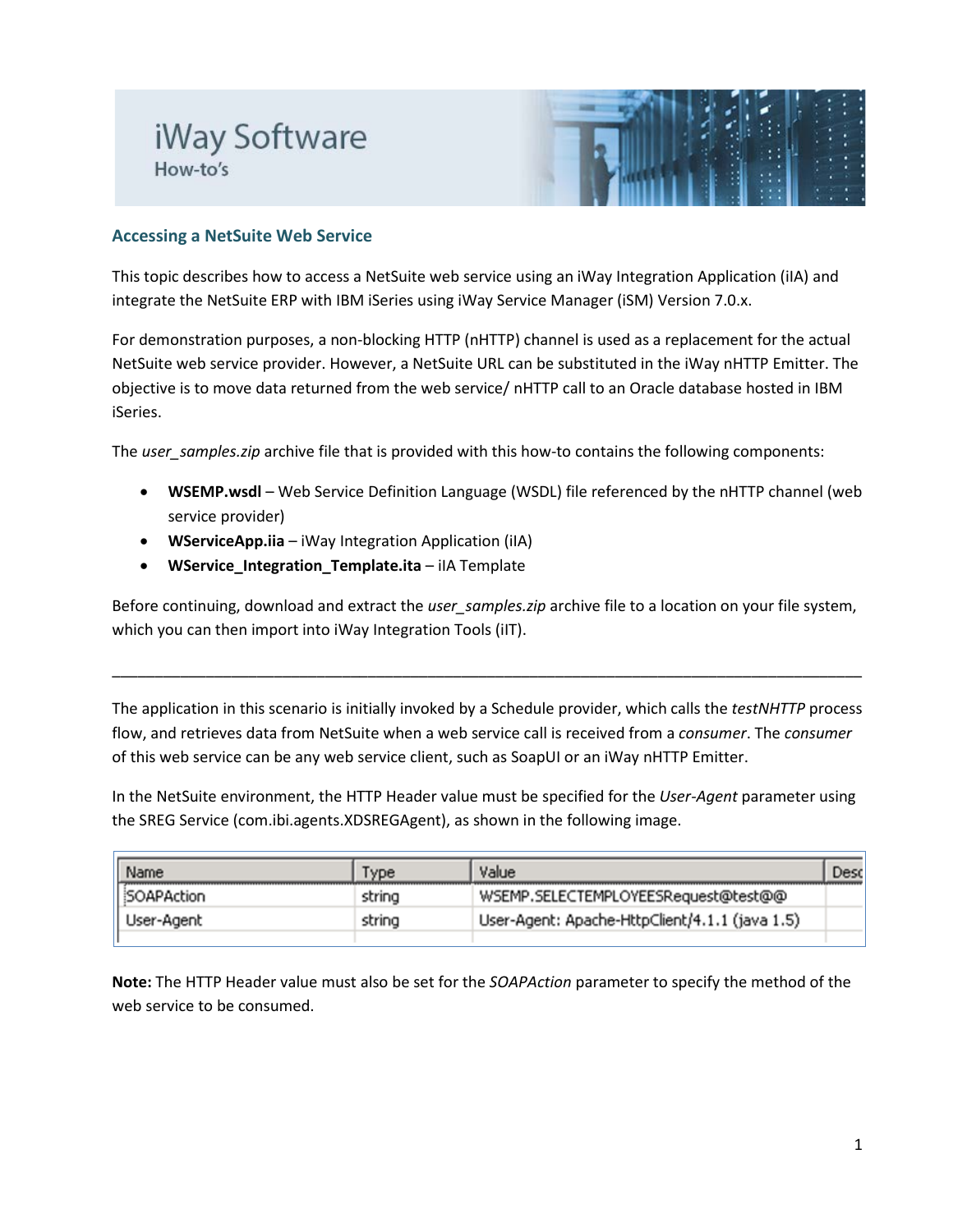**Note:** You must set the *Type of variable* parameter within the Set Special Registers agent (com.ibi.agents.XDSREGAgent) to *hdr*, as shown in the following image.

|                           | Object Properties - "Set special registers"                                                                                                                                |  |
|---------------------------|----------------------------------------------------------------------------------------------------------------------------------------------------------------------------|--|
| Provide object properties |                                                                                                                                                                            |  |
| <b>Main</b>               |                                                                                                                                                                            |  |
| Type of<br>variable       | Type of variable (headers appear in emitted documents as header<br>values). Use type del to delete the register.                                                           |  |
|                           |                                                                                                                                                                            |  |
| Scope of<br>variable      | Determines at what level the variable is defined and therefore<br>controls its life span and visibility.                                                                   |  |
|                           | local                                                                                                                                                                      |  |
| Data Type                 | Determines the data type of the value stored in the register. The best<br>choice is String even for integral values, except for special situations<br>like JMS properties. |  |

The nHTTP channel points to the associated WSDL using the *Document Root* and *Default Page* fields, as shown in the following image.

| Document Root                                                                         | Base directory from which all HTTP pages will be served via GET if GET Handling is enabled for page access<br>(docroot) |               |  |
|---------------------------------------------------------------------------------------|-------------------------------------------------------------------------------------------------------------------------|---------------|--|
|                                                                                       | e:/netsuite                                                                                                             | <b>Browse</b> |  |
| Default Page<br>Default page if no page is identified in the incoming HTTP[s] request |                                                                                                                         |               |  |
|                                                                                       | WSEMP.wsdl                                                                                                              |               |  |

Once the process flow receives the data and a response is received, the iWay nHTTP Emitter places the input document on the bus (wire) where the Decision Test object validates the data, as shown in the following image.



For example, if EMPLOYEE\_ID is less than 200 (*\_xpath(//EMPLOYEE\_ID)*), then the data will be placed in an internal queue that is labeled as *ValidQ*. Otherwise the data is placed in an internal queue that is labeled as *NotValidQ*.